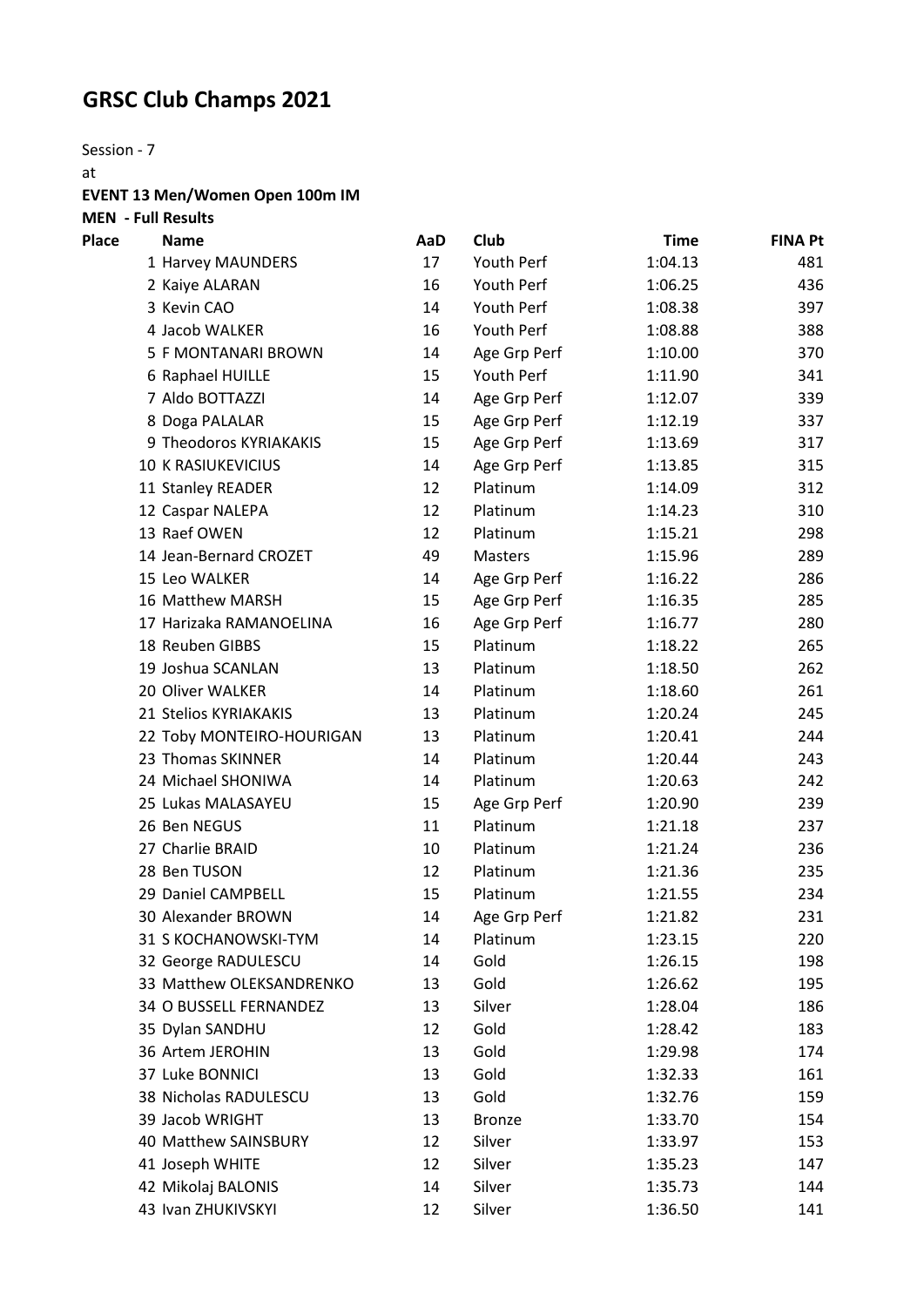| 44 Valentino BONO           | 11 | Silver        | 1:38.77 | 131 |
|-----------------------------|----|---------------|---------|-----|
| 45 Alexander SIGETI         | 13 | Silver        | 1:43.22 | 115 |
| <b>46 Spiros KYRIAKAKIS</b> | 10 | <b>Bronze</b> | 1:43.64 | 114 |
| 47 Aaron CHEN               | 10 | <b>Bronze</b> | 1:43.97 | 112 |
| 48 Leo MAROS                | 10 | <b>Bronze</b> | 1:44.46 | 111 |
| 49 Rory TYNAN               | 11 | Silver        | 1:44.55 | 111 |
| 50 C BALLANTYNE-EVANS       | 11 | <b>Bronze</b> | 1:48.60 | 99  |
| 51 Dylan MOODY              | 10 | <b>Bronze</b> | 1:52.25 | 89  |
| 52 Andrey POLYARUSH         | 11 | <b>Bronze</b> | 1:53.22 | 87  |
| 53 Dhruv RAUT               | 11 | <b>Bronze</b> | 1:55.46 | 82  |
| 54 Dexter REEVES            | 11 | <b>Bronze</b> | 1:58.03 | 77  |
| 55 James DENNISON           | 12 | <b>Bronze</b> | 2:02.24 | 69  |
| Witold KUPIJAJ              | 14 | <b>Bronze</b> | DQ      |     |
| Michael MIHAYLOV            | 13 | <b>Bronze</b> | DQ      |     |

**WOMEN - Full Results**

| <b>lace</b> | <b>Name</b>           | AaD | Club         | <b>Time</b> | <b>FINA Pt</b> |
|-------------|-----------------------|-----|--------------|-------------|----------------|
|             | 1 Annie SANDERS       | 14  | Youth Perf   | 1:10.93     | 505            |
|             | 2 Annabella COTTRELL  | 15  | Youth Perf   | 1:11.36     | 496            |
|             | 3 Martyna KARABACZ    | 13  | Youth Perf   | 1:11.98     | 483            |
|             | 4 Zoe EVERETT         | 15  | Youth Perf   | 1:12.97     | 464            |
|             | 5 Emilija VERBAITYTE  | 17  | Youth Perf   | 1:13.13     | 461            |
|             | 6 Jessica EVERETT     | 13  | Age Grp Perf | 1:17.02     | 394            |
|             | 7 Natasha GREER       | 14  | Age Grp Perf | 1:17.34     | 390            |
|             | 8 Millie ATKINSON     | 14  | Age Grp Perf | 1:17.99     | 380            |
|             | 9 Hannah RAYNER       | 16  | Youth Perf   | 1:18.01     | 380            |
|             | 10 Ella-Louise DOYLE  | 15  | Age Grp Perf | 1:18.05     | 379            |
|             | 11 Danai LAKATOS      | 15  | Youth Perf   | 1:18.78     | 369            |
|             | 12 Veronique CROZET   | 12  | Platinum     | 1:19.03     | 365            |
|             | 13 Noemie KLANGA      | 13  | Platinum     | 1:20.65     | 344            |
|             | 14 Elisabeth HUILLE   | 14  | Age Grp Perf | 1:20.78     | 342            |
|             | 15 Isla TURNER        | 11  | Platinum     | 1:20.94     | 340            |
|             | 16   CARDONA ZAPATA   | 12  | Platinum     | 1:21.55     | 332            |
|             | 17 Andrea PEREIRA GIL | 13  | Platinum     | 1:21.65     | 331            |
|             | 18 Sara MANEVA        | 14  | Platinum     | 1:21.94     | 328            |
|             | 19 Iris MACK          | 13  | Platinum     | 1:22.10     | 326            |
|             | 20 Ella GREER         | 12  | Platinum     | 1:24.13     | 303            |
|             | 21 Violet TURNER      | 11  | Platinum     | 1:24.21     | 302            |
|             | 22 Isobel SIGETI      | 15  | Age Grp Perf | 1:24.98     | 294            |
|             | 23 Silvia MURESAN     | 12  | Platinum     | 1:25.01     | 293            |
|             | 24 Betsy HEWITT       | 12  | Platinum     | 1:25.18     | 291            |
|             | 25 Abbie NELSON       | 12  | Gold         | 1:25.34     | 290            |
|             | 26 Emilia COTTRELL    | 14  | Platinum     | 1:25.41     | 289            |
|             | 27 Nina MOODY         | 13  | Platinum     | 1:25.86     | 285            |
|             | 28 Andrea ELIASSON    | 12  | Platinum     | 1:27.48     | 269            |
|             | 29 Helena ELIASSON    | 15  | Platinum     | 1:28.52     | 260            |
|             | 30 Isla TAYLOR        | 13  | Platinum     | 1:29.38     | 252            |
|             | 31 Malika BURROWS     | 14  | Gold         | 1:30.36     | 244            |
|             | 32 Kiana GLES         | 13  | Gold         | 1:30.60     | 242            |
|             | 33 Eva ATAMER         | 12  | Silver       | 1:30.94     | 239            |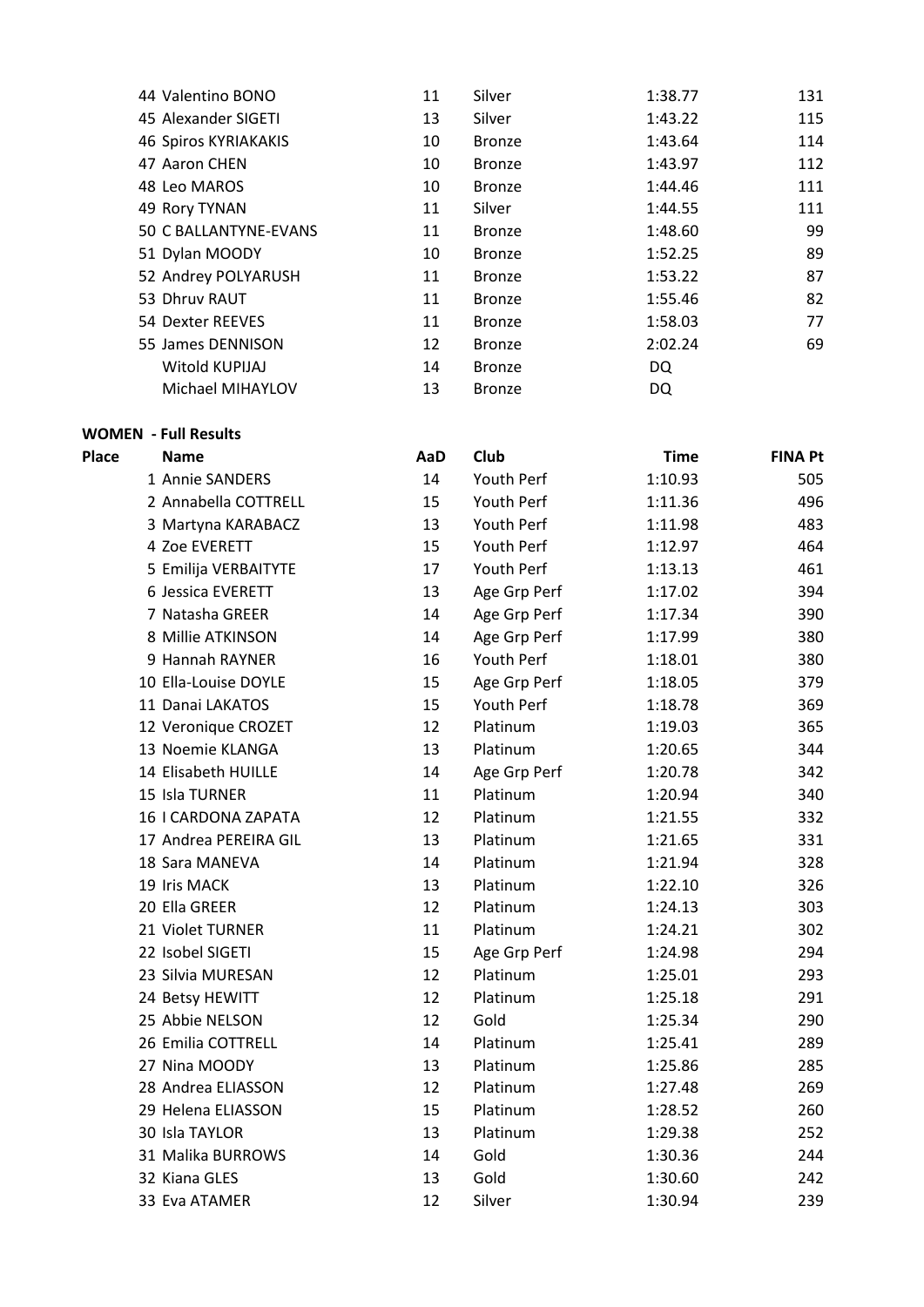| 34 Felicity TRUST         | 13 | Gold          | 1:31.04   | 239 |
|---------------------------|----|---------------|-----------|-----|
| 35 Emer TYNAN             | 14 | Silver        | 1:31.48   | 235 |
| 36 Isabel BRAND           | 11 | Silver        | 1:31.58   | 234 |
| 37 Ava-Mai CLEMENT        | 12 | Gold          | 1:31.67   | 234 |
| 38 Sofia LUCCHINI         | 11 | Silver        | 1:31.77   | 233 |
| 39 Sophia GAYDUK          | 12 | Gold          | 1:32.71   | 226 |
| 40 Isabelle BAILEY        | 12 | Silver        | 1:33.16   | 223 |
| 41 Amy LOISON             | 13 | Silver        | 1:35.17   | 209 |
| 42 Felicity JOHNSON       | 12 | Silver        | 1:36.97   | 197 |
| 43 Alice WALKER           | 11 | Silver        | 1:37.29   | 195 |
| 44 Alexis JOHNSON         | 12 | Silver        | 1:37.89   | 192 |
| 45 Isabella PETTIPAS      | 12 | <b>Bronze</b> | 1:37.97   | 191 |
| 46 Isabelle HEALY         | 9  | <b>Bronze</b> | 1:38.04   | 191 |
| 47 Lucy RAMSOOK           | 11 | <b>Bronze</b> | 1:38.63   | 188 |
| 48 Nelia LUBARR           | 12 | Silver        | 1:39.07   | 185 |
| 49 Zafra GILL             | 13 | Silver        | 1:39.83   | 181 |
| 50 Sofia DOYLE            | 11 | Silver        | 1:41.03   | 174 |
| 51 Gayatri THAPA          | 12 | Silver        | 1:41.11   | 174 |
| 52 Josephine BRILLIANT    | 12 | <b>Bronze</b> | 1:41.25   | 173 |
| 53 Ava GIBBINS            | 12 | <b>Bronze</b> | 1:41.62   | 171 |
| 54 Sive ABRAHAM           | 13 | Silver        | 1:42.53   | 167 |
| 55 Sophie FOSH            | 12 | Silver        | 1:43.90   | 160 |
| 56 Amber GILL             | 12 | <b>Bronze</b> | 1:44.03   | 160 |
| 57 Elsa WALDRON           | 10 | <b>Bronze</b> | 1:44.72   | 157 |
| 58 Tara VAN DEN BERG      | 13 | Silver        | 1:44.72   | 157 |
| 59 Alice HUILLE           | 11 | <b>Bronze</b> | 1:46.39   | 149 |
| 60 Hannah SCHELFTHOUT     | 11 | <b>Bronze</b> | 1:47.10   | 146 |
| 61 Elizabeth SANDERS      | 9  | Bronze        | 1:50.52   | 133 |
| 62 Milena RYBALKINA       | 10 | <b>Bronze</b> | 1:51.74   | 129 |
| 63 Sophie SANDHU          | 10 | <b>Bronze</b> | 1:51.97   | 128 |
| 64 Saoirse WATMOUGH-PRICE | 10 | <b>Bronze</b> | 1:52.27   | 127 |
| Sophie DEARSLEY           | 10 | <b>Bronze</b> | <b>DQ</b> |     |
| <b>Constance KNIGHT</b>   | 12 | Silver        | <b>DQ</b> |     |

## **EVENT 14 Men/Women Open 100m Backstroke**

## **MEN - Full Results**

| Place | <b>Name</b>              | AaD | Club         | <b>Time</b> | <b>FINA Pt</b> |
|-------|--------------------------|-----|--------------|-------------|----------------|
|       | 1 Harvey MAUNDERS        | 17  | Youth Perf   | 1:05.76     | 410            |
|       | 2 F MONTANARI BROWN      | 14  | Age Grp Perf | 1:09.69     | 345            |
|       | 3 Kaiye ALARAN           | 16  | Youth Perf   | 1:10.86     | 328            |
|       | 4 Kevin CAO              | 14  | Youth Perf   | 1:11.64     | 317            |
|       | 5 Jacob WALKER           | 16  | Youth Perf   | 1:12.57     | 305            |
|       | 6 Leo WALKER             | 14  | Age Grp Perf | 1:12.97     | 300            |
|       | 7 Raphael HUILLE         | 15  | Youth Perf   | 1:12.98     | 300            |
|       | <b>8 K RASIUKEVICIUS</b> | 14  | Age Grp Perf | 1:13.39     | 295            |
|       | 9 Raef OWEN              | 12  | Platinum     | 1:14.06     | 287            |
|       | 10 Aldo BOTTAZZI         | 14  | Age Grp Perf | 1:15.75     | 268            |
|       | 11 Matthew MARSH         | 15  | Age Grp Perf | 1:16.15     | 264            |
|       | 12 Joshua SCANLAN        | 13  | Platinum     | 1:18.15     | 244            |
|       | 13 Theodoros KYRIAKAKIS  | 15  | Age Grp Perf | 1:18.41     | 242            |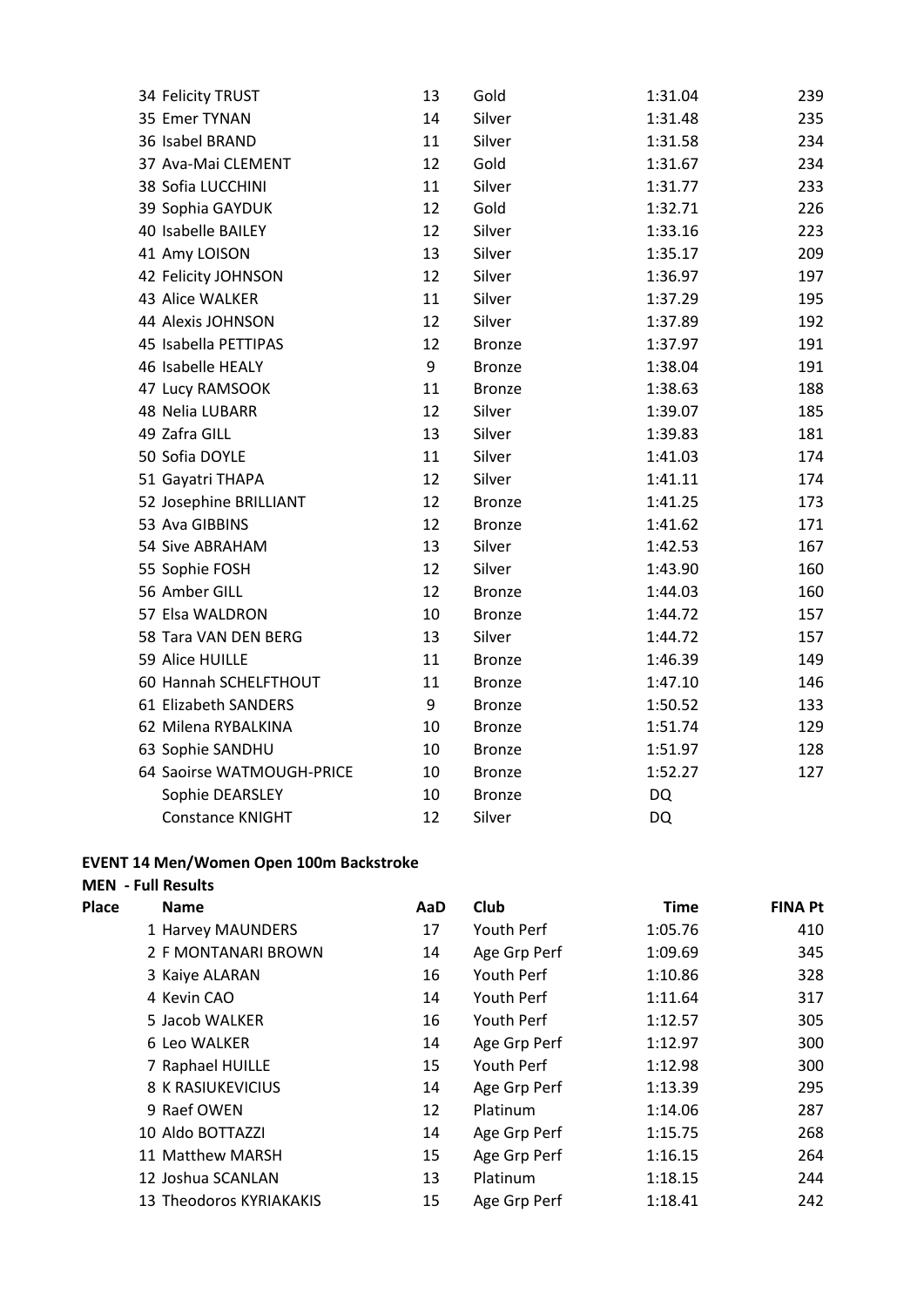|       | 14 Ben TUSON                 | 12  | Platinum      | 1:18.42     | 242            |
|-------|------------------------------|-----|---------------|-------------|----------------|
|       | 15 Harizaka RAMANOELINA      | 16  | Age Grp Perf  | 1:18.49     | 241            |
|       | 16 Stanley READER            | 12  | Platinum      | 1:18.52     | 241            |
|       | 17 Reuben GIBBS              | 15  | Platinum      | 1:18.69     | 239            |
|       | 18 Ben NEGUS                 | 11  | Platinum      | 1:18.80     | 238            |
|       | 19 Charlie BRAID             | 10  | Platinum      | 1:18.99     | 236            |
|       | 20 Oliver WALKER             | 14  | Platinum      | 1:19.61     | 231            |
|       | 21 Toby MONTEIRO-HOURIGAN    | 13  | Platinum      | 1:20.19     | 226            |
|       | 22 Caspar NALEPA             | 12  | Platinum      | 1:21.65     | 214            |
|       | 23 Alexander BROWN           | 14  | Age Grp Perf  | 1:21.99     | 211            |
|       | 24 Lukas MALASAYEU           | 15  | Age Grp Perf  | 1:23.47     | 200            |
|       | 25 S KOCHANOWSKI-TYM         | 14  | Platinum      | 1:23.65     | 199            |
|       | 26 Thomas SKINNER            | 14  | Platinum      | 1:25.11     | 189            |
|       | 27 Matthew OLEKSANDRENKO     | 13  | Gold          | 1:26.28     | 181            |
|       | 28 Dylan SANDHU              | 12  | Gold          | 1:26.56     | 180            |
|       | 29 Michael SHONIWA           | 14  | Platinum      | 1:26.57     | 180            |
|       | <b>30 Stelios KYRIAKAKIS</b> | 13  | Platinum      | 1:26.63     | 179            |
|       | 31 Nicholas RADULESCU        | 13  | Gold          | 1:26.99     | 177            |
|       | 32 Daniel CAMPBELL           | 15  | Platinum      | 1:27.51     | 174            |
|       | 33 O BUSSELL FERNANDEZ       | 13  | Silver        | 1:30.40     | 158            |
|       | 34 Artem JEROHIN             | 13  | Gold          | 1:30.91     | 155            |
|       | 35 George RADULESCU          | 14  | Gold          | 1:31.82     | 150            |
|       | 36 Ivan ZHUKIVSKYI           | 12  | Silver        | 1:33.52     | 142            |
|       | 37 Luke BONNICI              | 13  | Gold          | 1:35.90     | 132            |
|       | 38 Matthew SAINSBURY         | 12  | Silver        | 1:37.31     | 126            |
|       | 39 Rory TYNAN                | 11  | Silver        | 1:38.14     | 123            |
|       | 40 Jacob WRIGHT              | 13  | <b>Bronze</b> | 1:38.81     | 121            |
|       | 41 Valentino BONO            | 11  | Silver        | 1:39.53     | 118            |
|       | 42 Joseph WHITE              | 12  | Silver        | 1:41.85     | 110            |
|       | 43 Alexander SIGETI          | 13  | Silver        | 1:42.29     | 109            |
|       | 44 Spiros KYRIAKAKIS         | 10  | <b>Bronze</b> | 1:44.77     | 101            |
|       | <b>45 C BALLANTYNE-EVANS</b> | 11  | <b>Bronze</b> | 1:50.38     | 86             |
|       | 46 Andrey POLYARUSH          | 11  | <b>Bronze</b> | 1:51.03     | 85             |
|       | 47 Dhruv RAUT                | 11  | <b>Bronze</b> | 1:57.32     | 72             |
|       | 48 Dexter REEVES             | 11  | <b>Bronze</b> | 2:09.74     | 53             |
|       | James DENNISON               | 12  | <b>Bronze</b> | DQ          |                |
|       | Dylan MOODY                  | 10  | <b>Bronze</b> | DQ          |                |
|       | Michael MIHAYLOV             | 13  | <b>Bronze</b> | DQ          |                |
|       | <b>WOMEN - Full Results</b>  |     |               |             |                |
| Place | <b>Name</b>                  | AaD | Club          | <b>Time</b> | <b>FINA Pt</b> |
|       | 1 Martyna KARABACZ           | 13  | Youth Perf    | 1:07.07     | 548            |
|       | 2 Annabella COTTRELL         | 15  | Youth Perf    | 1:10.06     | 480            |
|       | 3 Annie SANDERS              | 14  | Youth Perf    | 1:11.31     | 456            |
|       | 4 Danai LAKATOS              | 15  | Youth Perf    | 1:13.90     | 409            |
|       | 5 Emilija VERBAITYTE         | 17  | Youth Perf    | 1:14.39     | 401            |
|       | 6 Millie ATKINSON            | 14  | Age Grp Perf  | 1:16.04     | 376            |
|       | 7 Zoe EVERETT                | 15  | Youth Perf    | 1:16.56     | 368            |
|       | 8 Hannah RAYNER              | 16  | Youth Perf    | 1:18.32     | 344            |
|       | 9 Sara MANEVA                | 14  | Platinum      | 1:18.42     | 342            |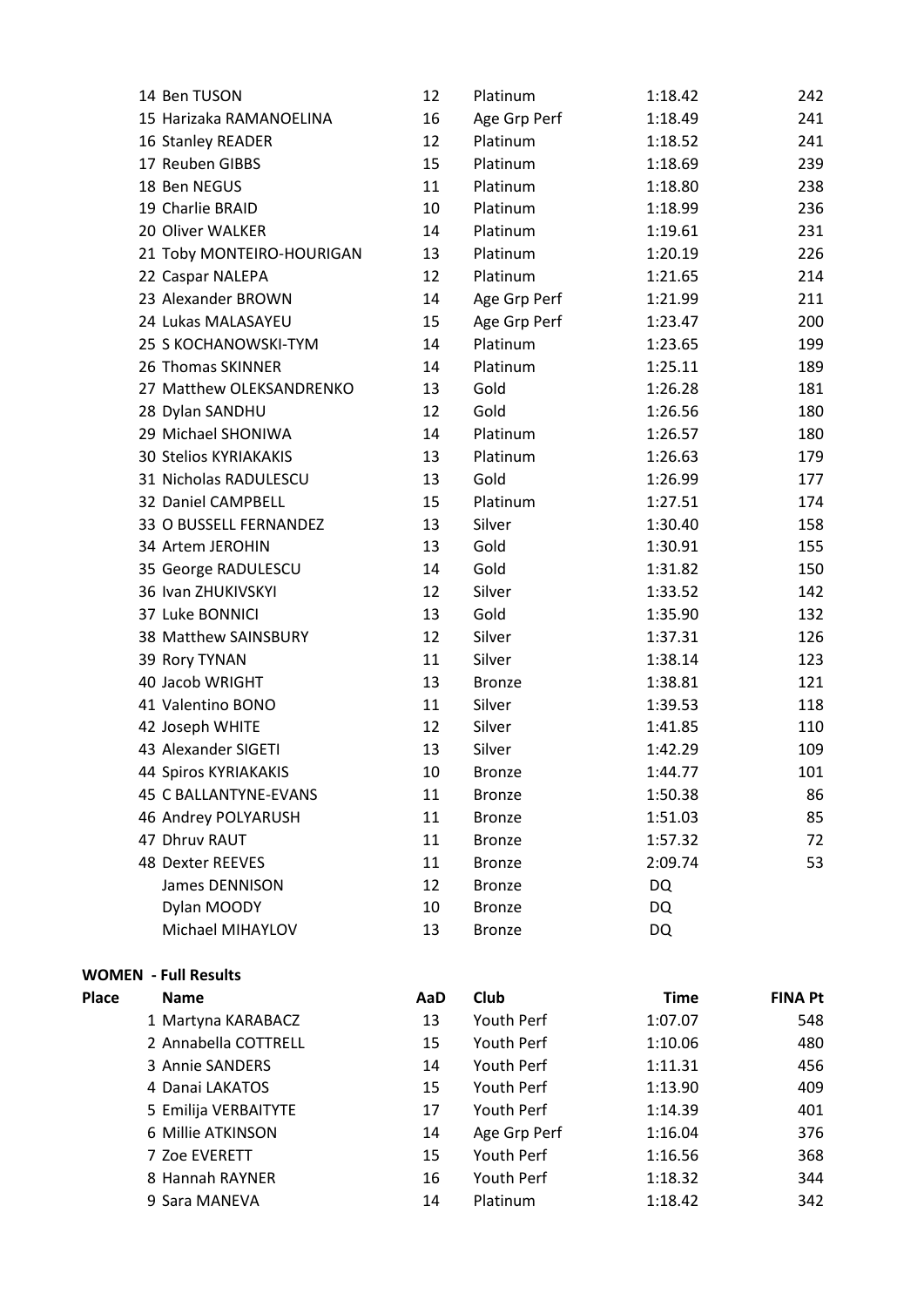| 10 Jessica EVERETT     | 13 | Age Grp Perf  | 1:18.45 | 342 |
|------------------------|----|---------------|---------|-----|
| 11 Natasha GREER       | 14 | Age Grp Perf  | 1:19.39 | 330 |
| 12 Elisabeth HUILLE    | 14 | Age Grp Perf  | 1:19.57 | 328 |
| 13 Ella-Louise DOYLE   | 15 | Age Grp Perf  | 1:20.73 | 314 |
| 14 Isla TURNER         | 11 | Platinum      | 1:21.56 | 304 |
| 15 Violet TURNER       | 11 | Platinum      | 1:22.67 | 292 |
| 16 Emilia COTTRELL     | 14 | Platinum      | 1:22.97 | 289 |
| 17 Ella GREER          | 12 | Platinum      | 1:23.23 | 286 |
| 18   CARDONA ZAPATA    | 12 | Platinum      | 1:23.25 | 286 |
| 19 Andrea PEREIRA GIL  | 13 | Platinum      | 1:23.32 | 285 |
| 20 Isobel SIGETI       | 15 | Age Grp Perf  | 1:24.15 | 277 |
| 21 Noemie KLANGA       | 13 | Platinum      | 1:24.72 | 271 |
| 22 Nina MOODY          | 13 | Platinum      | 1:25.53 | 264 |
| 23 Silvia MURESAN      | 12 | Platinum      | 1:25.61 | 263 |
| 24 Betsy HEWITT        | 12 | Platinum      | 1:25.74 | 262 |
| 25 Iris MACK           | 13 | Platinum      | 1:26.24 | 257 |
| 26 Isla TAYLOR         | 13 | Platinum      | 1:26.35 | 256 |
| 27 Abbie NELSON        | 12 | Gold          | 1:27.72 | 245 |
| 28 Sofia LUCCHINI      | 11 | Silver        | 1:29.49 | 230 |
| 29 Malika BURROWS      | 14 | Gold          | 1:29.66 | 229 |
| 30 Andrea ELIASSON     | 12 | Platinum      | 1:30.20 | 225 |
| 31 Ava-Mai CLEMENT     | 12 | Gold          | 1:31.05 | 219 |
| 32 Constance KNIGHT    | 12 | Silver        | 1:32.47 | 209 |
| 33 Isabel BRAND        | 11 | Silver        | 1:32.56 | 208 |
| 34 Helena ELIASSON     | 15 | Platinum      | 1:32.58 | 208 |
| 35 Sive ABRAHAM        | 13 | Silver        | 1:32.86 | 206 |
| 36 Emer TYNAN          | 14 | Silver        | 1:33.02 | 205 |
| 37 Eva ATAMER          | 12 | Silver        | 1:33.43 | 202 |
| 38 Amy LOISON          | 13 | Silver        | 1:33.46 | 202 |
| 39 Felicity TRUST      | 13 | Gold          | 1:33.85 | 200 |
| 40 Kiana GLES          | 13 | Gold          | 1:34.00 | 199 |
| 41 Isabella HEALY      | 9  | <b>Bronze</b> | 1:35.81 | 188 |
| 42 Sophia GAYDUK       | 12 | Gold          | 1:37.04 | 180 |
| 43 Alexis JOHNSON      | 12 | Silver        | 1:37.40 | 178 |
| 44 Alice WALKER        | 11 | Silver        | 1:37.84 | 176 |
| 45 Felicity JOHNSON    | 12 | Silver        | 1:38.52 | 172 |
| 46 Lucy RAMSOOK        | 11 | <b>Bronze</b> | 1:38.68 | 172 |
| 47 Ava GIBBINS         | 12 | <b>Bronze</b> | 1:39.69 | 166 |
| 48 Sofia DOYLE         | 11 | Silver        | 1:40.87 | 161 |
| 49 Sophie FOSH         | 12 | Silver        | 1:40.88 | 161 |
| 50 Isabelle BAILEY     | 12 | Silver        | 1:41.09 | 160 |
| 51 Zafra GILL          | 13 | Silver        | 1:42.60 | 153 |
| 52 Elsa WALDRON        | 10 | <b>Bronze</b> | 1:44.07 | 146 |
| 53 Nelia LUBARR        | 12 | Silver        | 1:44.50 | 144 |
| 54 Josephine BRILLIANT | 12 | <b>Bronze</b> | 1:46.23 | 137 |
| 55 Alice HUILLE        | 11 | <b>Bronze</b> | 1:46.88 | 135 |
| 56 Amber GILL          | 12 | <b>Bronze</b> | 1:47.04 | 134 |
| 57 Hannah SCHELFTHOUT  | 11 | <b>Bronze</b> | 1:47.37 | 133 |
| 58 Gayatri THAPA       | 12 | Silver        | 1:47.46 | 133 |
| 59 Tara VAN DEN BERG   | 13 | Silver        | 1:49.05 | 127 |
|                        |    |               |         |     |